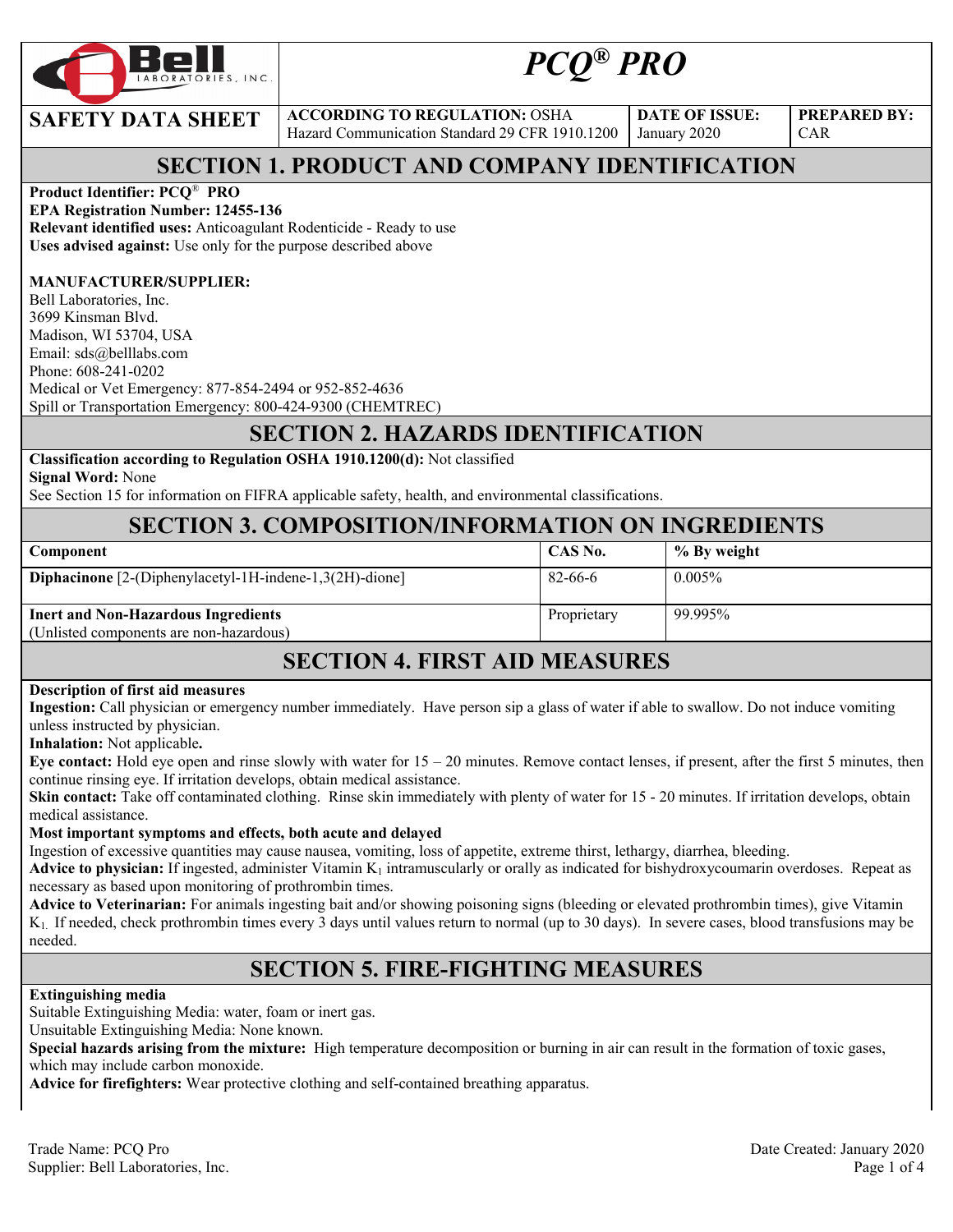#### **SECTION 6. ACCIDENTAL RELEASE MEASURES**

**Personal precautions, protective equipment and emergency procedures**: Gloves should be worn when handling the bait. Collect spillage without creating dust.

**Environmental precautions:** Do not allow bait to enter drains or water courses. Where there is contamination of streams, rivers or lakes contact the appropriate environment agency.

**Methods and materials for containment and cleaning up**

**For Containment:** Sweep up spilled material immediately. Place in properly labeled container for disposal or re-use.

**For Cleaning Up:** Wash contaminated surfaces with detergent. Dispose of all wastes in accordance with all local, regional and national regulations.

**Reference to other sections:** Refer to Sections 7, 8 & 13 for further details of personal precautions, personal protective equipment and disposal considerations.

### **SECTION 7. HANDLING AND STORAGE**

**Precautions for safe handling**: Do not handle the product near food, animal foodstuffs or drinking water. Keep out of reach of children. Do not use near heat sources, open flame, or hot surfaces As soon as possible, wash hands thoroughly after applying bait and before eating, drinking, chewing gum, using tobacco, or using the toilet.

**Conditions for safe storage, including any incompatibilities:** Store only in original container in a cool, dry place, inaccessible to pets and wildlife. Do not contaminate water, food or feed by storage or disposal. Keep containers closed and away from other chemicals.

#### **SECTION 8. EXPOSURE CONTROLS/PERSONAL PROTECTION**

| <b>Established Limits</b> |                 |                 |                     |
|---------------------------|-----------------|-----------------|---------------------|
| Component                 | OSHA            | ACGIH           | <b>Other Limits</b> |
| Diphacinone               | Not Established | Not Established | Not Established     |

**Appropriate Engineering Controls:** Not required

**Occupational exposure limits:** Not established

**Personal Protective Equipment:** 

**Respiratory protection:** Not required

**Eye protection:** Not required

**Skin protection:** Shoes plus socks, and waterproof gloves.

**Hygiene recommendations:** Wash thoroughly with soap and water after handling.

### **SECTION 9. PHYSICAL AND CHEMICAL PROPERTIES**

**Information on basic physical and chemical properties** 

| Appearance/Color:                                    | Pale green granular pellet |
|------------------------------------------------------|----------------------------|
| Odor:                                                | Sweet grain-like           |
| <b>Odor Threshold:</b>                               | No Data                    |
| pH:                                                  | No Data                    |
| <b>Melting point:</b>                                | No Data                    |
| <b>Boiling point:</b>                                | No Data                    |
| <b>Flash point:</b>                                  | No Data                    |
| <b>Evaporation rate:</b>                             | No Data                    |
| <b>Flammability:</b>                                 | No Data                    |
| <b>Upper/lower flammability or explosive limits:</b> | No Data                    |
| <b>Vapor Pressure:</b>                               | No Data                    |
| <b>Vapor Density:</b>                                | No Data                    |
| <b>Relative Density:</b>                             | 1.28 g/mL @ $20^{\circ}$ C |
| <b>Solubility (water):</b>                           | No Data                    |
| <b>Solubility (solvents):</b>                        | No Data                    |
| <b>Partition coefficient: n-octanol/water:</b>       | No Data                    |
| Auto-ignition temperature:                           | No Data                    |
| Decomposition temperature:                           | No Data                    |
| <b>Viscosity:</b>                                    | No Data                    |
|                                                      |                            |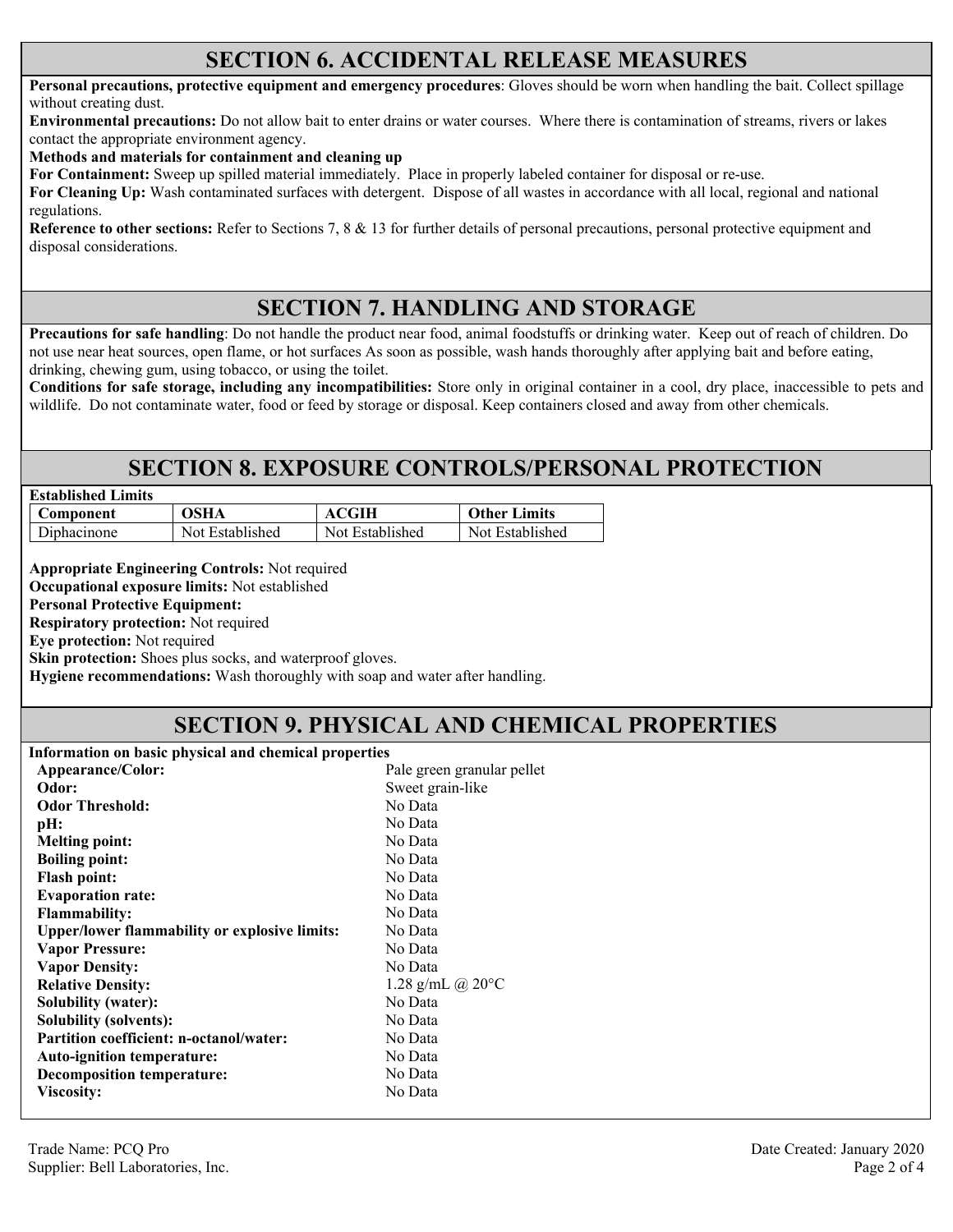### **SECTION 10. STABILITY AND REACTIVITY**

**Reactivity:** Stable when stored in original container in a cool, dry location.

**Chemical stability:** Stable when stored in original container in a cool, dry location.

**Possibility of hazardous reactions:** Refer to Hazardous decomposition products

**Conditions to avoid:** Avoid extreme temperatures (below 0°C or above 40°C).

**Incompatible materials**: Avoid strongly alkaline materials.

**Hazardous decomposition products:** High temperature decomposition or burning in air can result in the formation of toxic gases, which may include carbon monoxide.

## **SECTION 11. TOXICOLOGICAL INFORMATION**

**Information on toxicological effects** 

**Acute Toxicity** 

**LD50, oral (ingestion):** >5000 mg/kg (rats) (Diphacinone Rat LD50 oral: 2.3 mg/kg bw).

**LD50, dermal (skin contact):** > 5001 mg/kg (rats) (Diphacinone rabbit LD50 dermal: 3.6 mg/kg bw).

**LC50, inhalation:** Product is a granular pellet and therefore exposure by inhalation is not relevant.

**Skin corrosion/irritation:** Not irritating to skin.

**Serious eye damage/Irritation:** Not irritating to eyes.

**Respiratory or skin sensitization:** Dermal sensitization: Not a Sensitizer (Guinea pig maximization test).

**Germ cell mutagenicity:** Contains no components known to have a mutagenetic effect.

**Carcinogenicity:** Contains no components known to have a carcinogenetic effect**.** 

| ponents<br>.on                | $\mathbf{T}$ to $\mathbf{T}$<br>. . |               | $\boldsymbol{\alpha}$ |
|-------------------------------|-------------------------------------|---------------|-----------------------|
| $\sim$<br>cinone<br>144<br>na | listed<br>'NOL                      | Not<br>listed | listeg<br>Nol.        |

**Reproductive Toxicity:** No data

**Aspiration Hazard:** Not applicable. Product is a granular pellet.

**Target Organ Effects:** Reduced blood clotting ability.

#### **SECTION 12. ECOLOGICAL INFORMATION**

**Ecotoxicity Effects:** This product is extremely toxic to birds and mammals. Do not apply this product directly to water, where surface water is present or to intertidal areas below the mean high water mark. Carefully follow label cautions and directions to reduce hazards to children, pets and non-target wildlife.

**Persistence and degradability:** Product is inherently biodegradable.

**Bioaccumulative potential:** Not determined. Diphacinone water solubility is extremely low (< 0.1mg/l).

**Mobility in Soil:** Not determined. Mobility of Diphacinone in soil is considered to be limited.

**Other adverse effects:** None.

### **SECTION 13. DISPOSAL CONSIDERATIONS**

Do not contaminate water, food or feed by storage or disposal.

**Pesticide Storage:** Store only in original container in a cool, dry place inaccessible to children and pets. Keep containers closed and away from other chemicals.

**Pesticide Disposal:** Wastes resulting from the use of this product according to the label instructions must be disposed of as specified on the product label. **RCRA waste status:** This product is not regulated as a hazardous waste under Federal law. State and local regulation may affect the disposal of this product. Consult your state or local environmental agency for disposal of waste generated other than by use according to label instructions.

**Container Handling:** Non-refillable container. Do not reuse or refill this container. [Plastic:] Offer for recycling or reconditioning; or puncture and dispose of in a sanitary landfill; or by incineration. In most states, burning is not allowed. [Paper:] Dispose of empty container by placing in trash, at an approved waste disposal facility or by incineration. In most states, burning is not allowed. **RCRA Waste Status:** This product is not regulated as a hazardous waste under Federal law.

### **SECTION 14. TRANSPORT INFORMATION**

Trade Name: PCQ Pro Date Created: January 2020 Supplier: Bell Laboratories, Inc. 2008 and 2008 and 2008 and 2008 and 2008 and 2008 and 2008 and 2008 and 2008 and 2008 and 2008 and 2008 and 2008 and 2008 and 2008 and 2008 and 2008 and 2008 and 2008 and 2008 and 2008 and **UN number:** Not regulated **UN proper shipping name:** Not regulated **Transport hazard class(es):** Not regulated **Packing group:** Not regulated **Environmental Hazards DOT Road/Rail:** Not considered hazardous for transportation via road/rail. **DOT Maritime:** Not considered hazardous for transportation by vessel. **DOT Air:** Not considered hazardous for transportation by air. **Freight Classification:** LTL Class 60 **Transport in bulk according to Annex II of MARPOL 73/78 and the IBC code:** Not applicable **Special precautions for user:** None